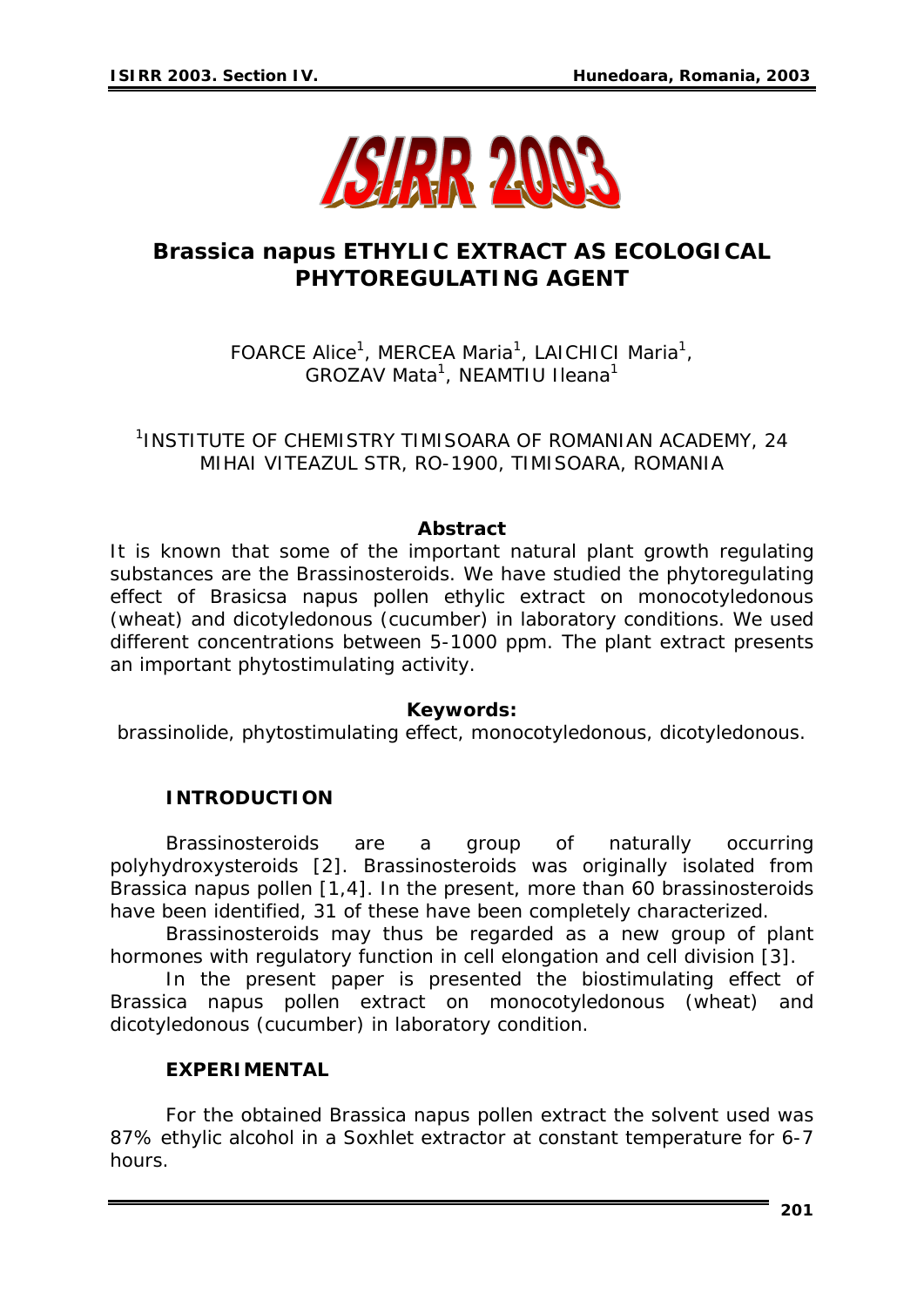For the determination of the biological activity of this extract, the laboratory test applied was the general biotest Tsibulskaya – Vasslev [5,6] on monocotyledonous and dicotyledonous. With this assay we can establish the biological activity as stimulator or inhibitor of the plant growth.

Wheat caryopses from Alex species were used as monocotyledonous seeds and cucumber from Cornichon species as dicotyledonous. The used concentration were 20, 50, 100, 200, 500, 1000 ppm for monocotyledonous and 5, 10, 20, 50, 100, 200, 500 ppm for dicotyledonous, compared with control.

The average height of the plans, the average length of the main root, the number of the roots, estimated the effect of *Brassica napus*  pollen extract on the growth of the plants.

### **RESULTS AND DISCUSSIONS**

 The data obtained from the experiments were calculated in percentage compared with the control. The results are listed in the figures 1,2.

 On monocotyledonous the *Brassica napus* pollen extract stimulate the height growth of the plants with 13-19% at 50 – 100 ppm concentration.

The average length increases with 9% at 100 ppm.

The number of the roots increases with 22 – 36% at 20 – 500 ppm.

 On dicotyledonous the height growth of the plants increases with 7% at 200 ppm concentration.

The length of main root increases with  $11 - 26\%$  at  $5 - 200$  ppm concentration.



**Fig.1.** The effect of rape pollen extract on monocotyledonous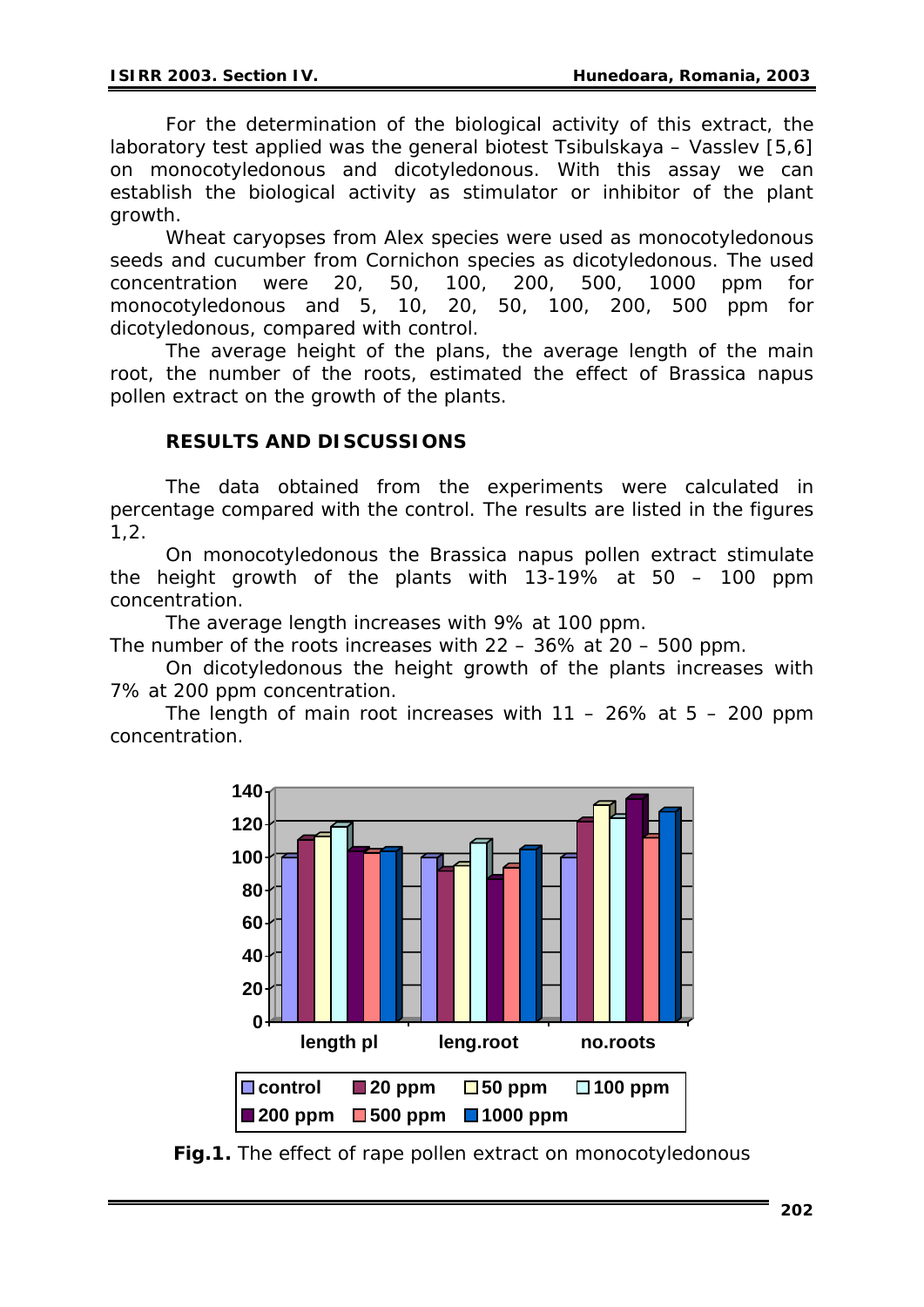

**Fig.2.** The effect of rape pollen extract on dicotyledonous

The number of the secondary roots increases with 17% at 10 ppm concentration.

# **CONCLUSIONS**

 Applying the treatment with *Brassica napus* pollen extract on monocotyledonous and dicotyledonous lead to the following effects:

- The extract stimulating the growth of plants with 13 19% at monocotyledonous and with 7% at dicotyledonous.
- The extract has a rooting effect, the number of the roots increases with 22 – 36% at monocotyledonous and on the dicoltyledonous the secondary roots increases with 17%, and the length of the main root growth with 11 – 26%.

# **REFERENCES**

- 1. GROVE, M. D., SPENCER, G. F., ROHWENDER, W. K., MANDAVA, N. B., WORLEY, J. F., et all. Brassinolide, a plant growthpromoting steroid isolated from *Brassica napus* pollen. Nature 281, 216, 1979.
- 2. KHRIPACH, V. A., ZHABRINSKII, V. N., and GROOT, A. E., Brassinosteroids a new class of plant hormones, Academic Press, 45, 1999.